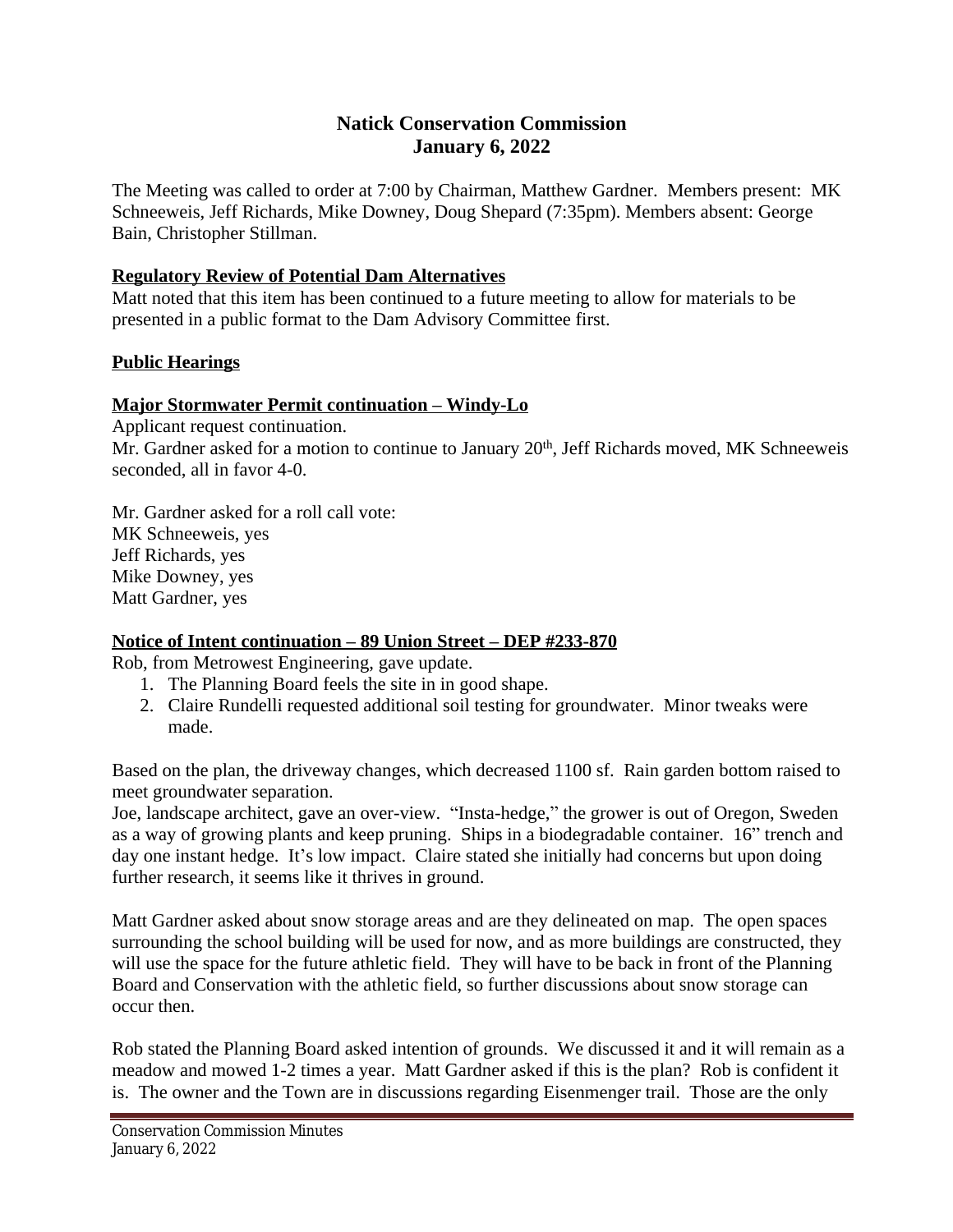outstanding issues for Planning Board. One Planning Board member wants a sidewalk. If designed, it will be a separate filing. Concerned with security and lockdown. Claire stated the fence in the rear would not impede on the Eisenmenger trail.

Mike Downey asked for no mowing May  $15<sup>th</sup>$  to August  $15<sup>th</sup>$  for grassland, birds, nesting birds. A field that size would protect the nesting period. When mowing is not allowed, a window of no mowing is easier to control. Those dates have been out for fifty years. We should accommodate for birds to reproduce.

Jan Parsons, 94 Union Street, questioned the drainage. Rob gave a description how the drainage will flow into the catch basins. Discharges into fore bay to capture and discharge into a bio retention cell. It will release in a slow manner. All collected, gathers and infiltrated on property. The lots will direct into the soil or wetlands on property. The swale will direct to wetland or fore bay.

Abutter, will the three large trees be saved? Rob doesn't know. It said two existing trees will be saved. Claire stated that trees are proposed for planting at the end of construction. Rob noted that 26 trees will be removed in Phase I. Claire reviewed planting list. The abutter would like to see some replacement oaks, as they important for birds. The applicant would be happy to accommodate with replacements.

Commission agreed to close the hearings and Claire will draft Order of Conditions and Stormwater Permit to review and vote to approve next meeting. The applicant will make the note about mowing in the O&M and revise the planting plan with oaks for that meeting.

Mr. Gardner asked for a motion to close, Jeff Richards moved, MK Schneeweis seconded, all in favor 4-0.

Mr. Gardner asked for a roll call vote: Jeff Richards, yes MK Schneeweis, yes Mike Downey, yes Matt Gardner, yes

## *Doug Shepard arrived at 7:35 pm*

## **Major Stormwater Permit continuation – Windy-Lo**

Applicant requested continuation

Mr. Gardner asked for a motion to continue to January 20<sup>th</sup>, Mike Downey moved, Jeff Richards seconded, all in favor 5-0.

Mr. Gardner asked for a roll call vote: Jeff Richards, yes Mike Downey, yes MK Schneeweis, yes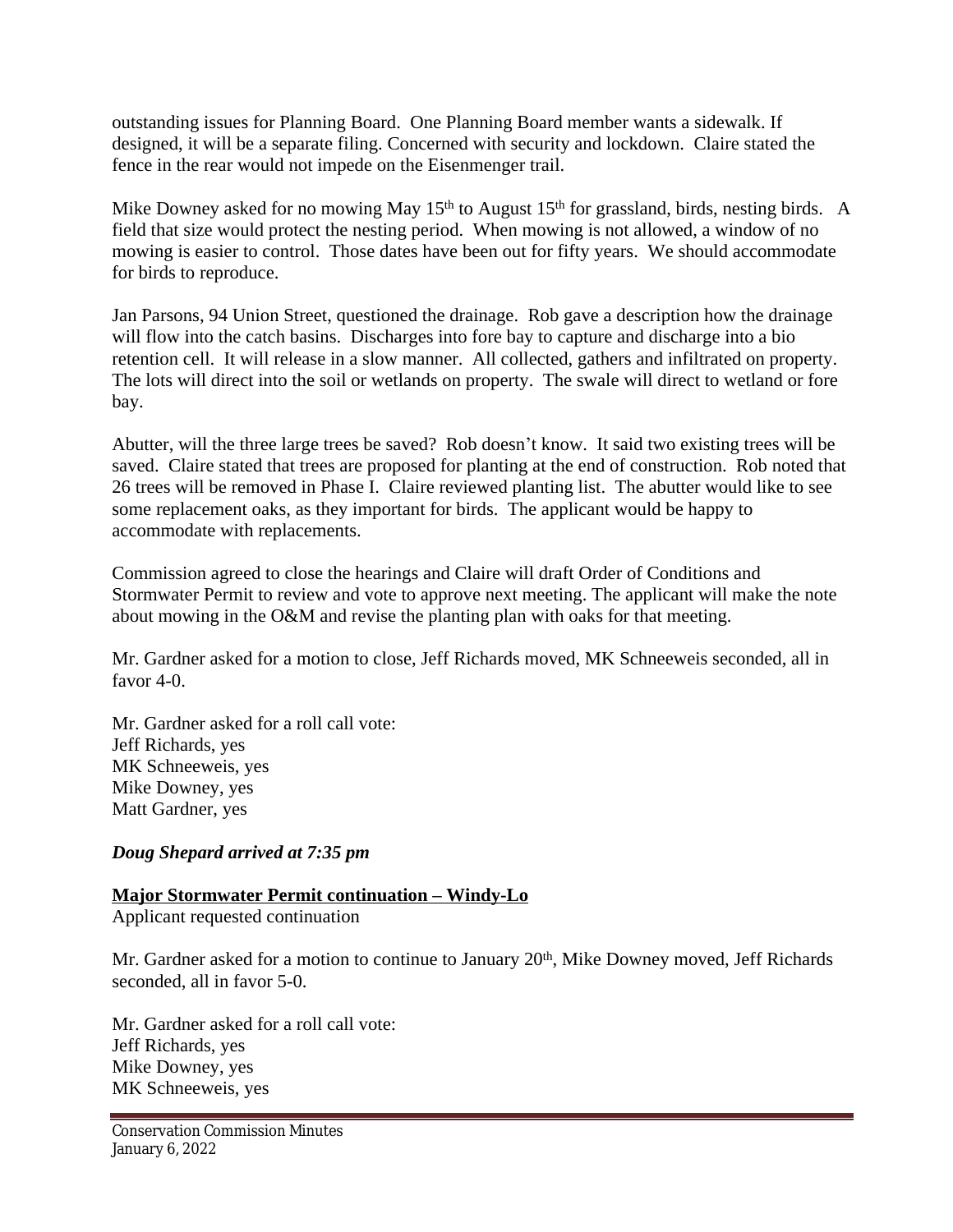Doug Shepard, yes Matt Gardner, yes

## **0 Pleasant Street Cluster – Conservation Analysis Map**

Claire reviewed the proposed Cluster development on 0 Pleasant Street. The applicant can construct a subdivision by right. Tonight's discussion should be focused on the cluster proposal and how it meets the values outlined in the bylaw. Claire reviewed her comments and asked the Commission to develop a memo on whether the Commission supports a cluster over a traditional subdivision plan.

Matt Gardner clarified further the Commission is not issuing a construction permit or approving a project outright. This is a commentary letter if project is demonstrably better than the traditional subdivision plan. There would be public and other processes for this project where public comment will be available. Matt asked Claire to walk the Commission through the cluster bylaw.

Claire agreed that we are only an advisory body to the Planning Board for this matter. The memo would be submitted to the Planning Board for review, and they will make the decision whether to approve or not. The applicant would have to come back to the Commission for a Major Stormwater permit and appropriate wetland permitting. The subdivision plan is not a "final plan" but serves as a placeholder for what could possibly be developed instead of the cluster proposal.

Chris D'Antonio, the applicant, noted that the 5-lot subdivision and the inclusionary 6-lot subdivision do not have any differences in the road layout, simply an additional house and driveway for the inclusionary lot.

Claire highlighted what the cluster bylaw places values on in terms of open space and how projects can meet criteria outlined in the bylaw. Claire noted that the cluster proposal does meet the numbers as outlined by the bylaw.

Matt Gardner asked for a plan with the math for the public to see. Matt reviewed the plan and agreed that mathematically, the project meets the criteria. No one disagrees. For Matt, personally, he is struggling with is this proposal better than what could be developed. The applicant provided what six single family homes could look like on the site. Matt is not convinced that the inclusionary subdivision plan provided is feasible. There may be significant challenges with getting six homes on the site. He can see the first three off the cul de sac as pretty straightforward and permissible. The other lots off the cul de sac he questions. The house on Warren Street is in the buffer, but probably permittable. He needs to hear other people's thoughts. He's not sold on it.

MK Schneeweis asked if there is two crossings for one project? There would be for the inclusionary subdivision, and she has concerns about DEP's approval of that. She has concerns with the Warren Street house being so close to the certified vernal pool.

Chris D'Antonio reviewed the numbers estimated for the crossings for the roadway and driveway. He asked Bruce Saluk to comment.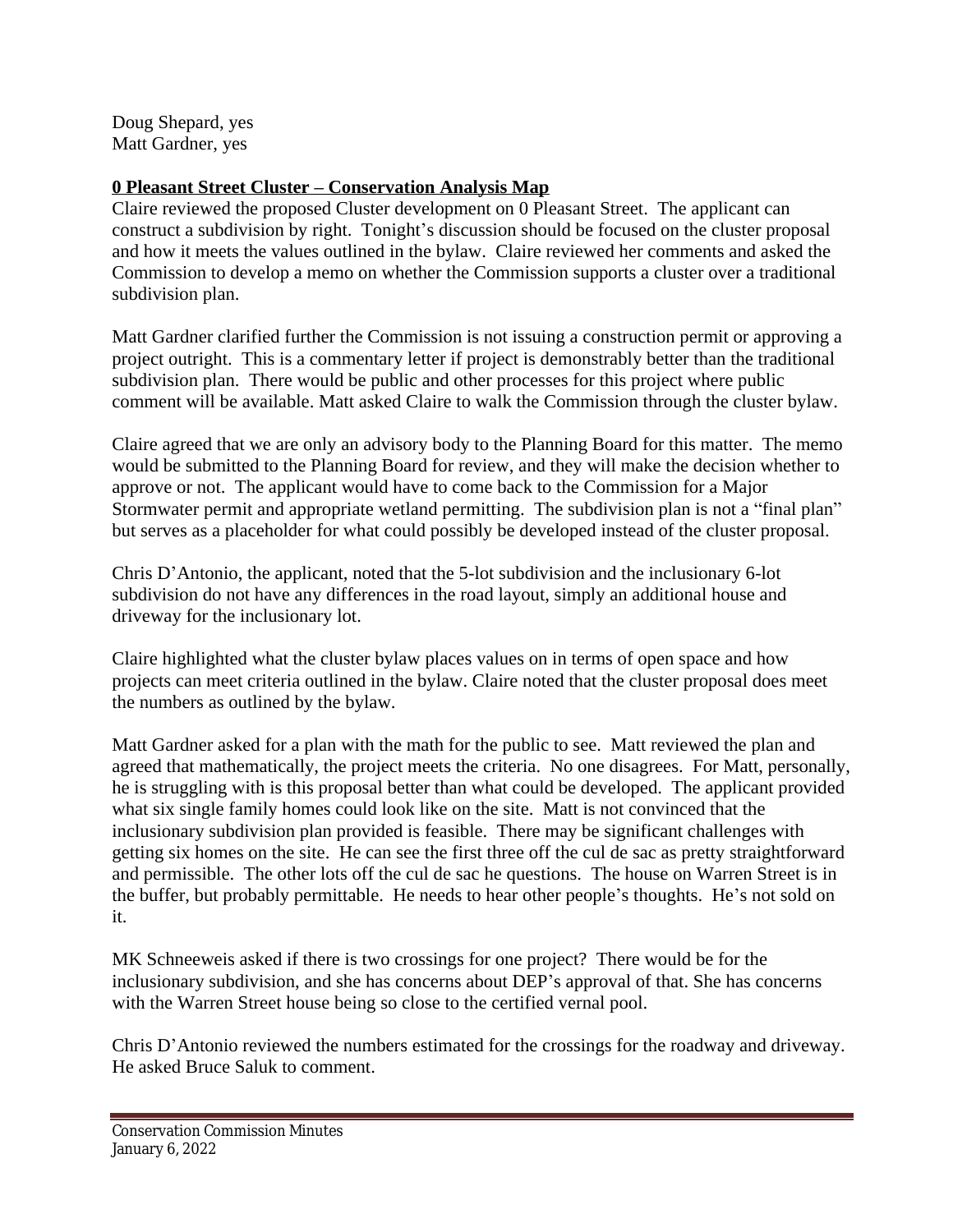Bruce stated that the crossings would likely be the three-sided culverts. There is loamy sand soils on site. It's not as large an amount of filling required with the culvert for the cluster, but the fill increases greatly with the traditional subdivision. Bruce described the crossing areas and stated it would be feasible, but the cluster would minimize wetland disturbance because of the width and location of the roadway. Matt Gardner clarified, in the cluster plan, you can tuck driveway to the right, less width of the road.

Matt asked Bruce's thoughts on MK's comments regarding DEP's thoughts on disturbance on wetlands. Bruce stated he would defer that question to the project's environmental representative Desheng Wang. They do have the right to access the lot, which is only possible through wetlands, so denying a project solely on that factor would constitute a taking without compensation.

Claire asked if a better idea of the required restoration/mitigation areas could be provided to get an understanding of permissibility of the project under the wetlands regulations. Bruce stated that data would require a full grade-out of the site, which is further along in the process than is required under the cluster bylaw. Matt feels if we don't have the data, and that the Commission's hands are tied. Chris asked if the information submitted December 30<sup>th</sup> was reviewed. Yes, all reviewed. Chris tried to give more than a conceptual plan with the data provided in the comparison table in the cover letter. He lists the differences between the cluster he is proposing and the inclusionary subdivision. He needs the Commission and Planning Board to work together, and based on what is given in the cluster bylaw and what was provided, he feels there is ample information for making a decision.

Matt feels the inclusionary subdivision cannot be built as currently described, and if we are not convinced that it can be built, how can it serve as a comparison. Chris has been working for six months and met with James Freas, Matt Benoit, and Marianne Iarossi. Matt stated this Commission has a regulatory and legal job to pay, regardless of what Town staff say. Matt is open to convincing that the inclusionary plan could be developed, but he is not currently. Chris feels that the fill allowed under DEP regulations could easily be met with either proposal, and Claire clarified that all that fill needs to be restored/mitigation. Chris feels there is plenty of space to do it.

Jeff Richards asked does the inclusionary have to have two houses that require the additional crossing? Matt said they are allowed an extra lot, which is why they have been laid out as such. Mathematically, no issues, but is not convinced that this is an appropriate comparison.

Bruce asked what data would the Commission want as to how the lot is developable. Matt would want DEP to weigh in on what it would take for them to approve. Claire stated DEP is unlikely to weigh in with this level of plan development, but that they would likely say if the project can meet the performance standards for BVW and the stream crossing standards, it is permissible.

Chris feels if Desheng were here, he would verify we are within the DEP standards. Matt – it's a lack of data at this point in time, as the wetland replication/mitigation could factor into the open space numbers required by the cluster bylaw. Matt is not sold that it could or could not be built. Claire if Commission provides a memo that says they do not have enough data, that's okay. If that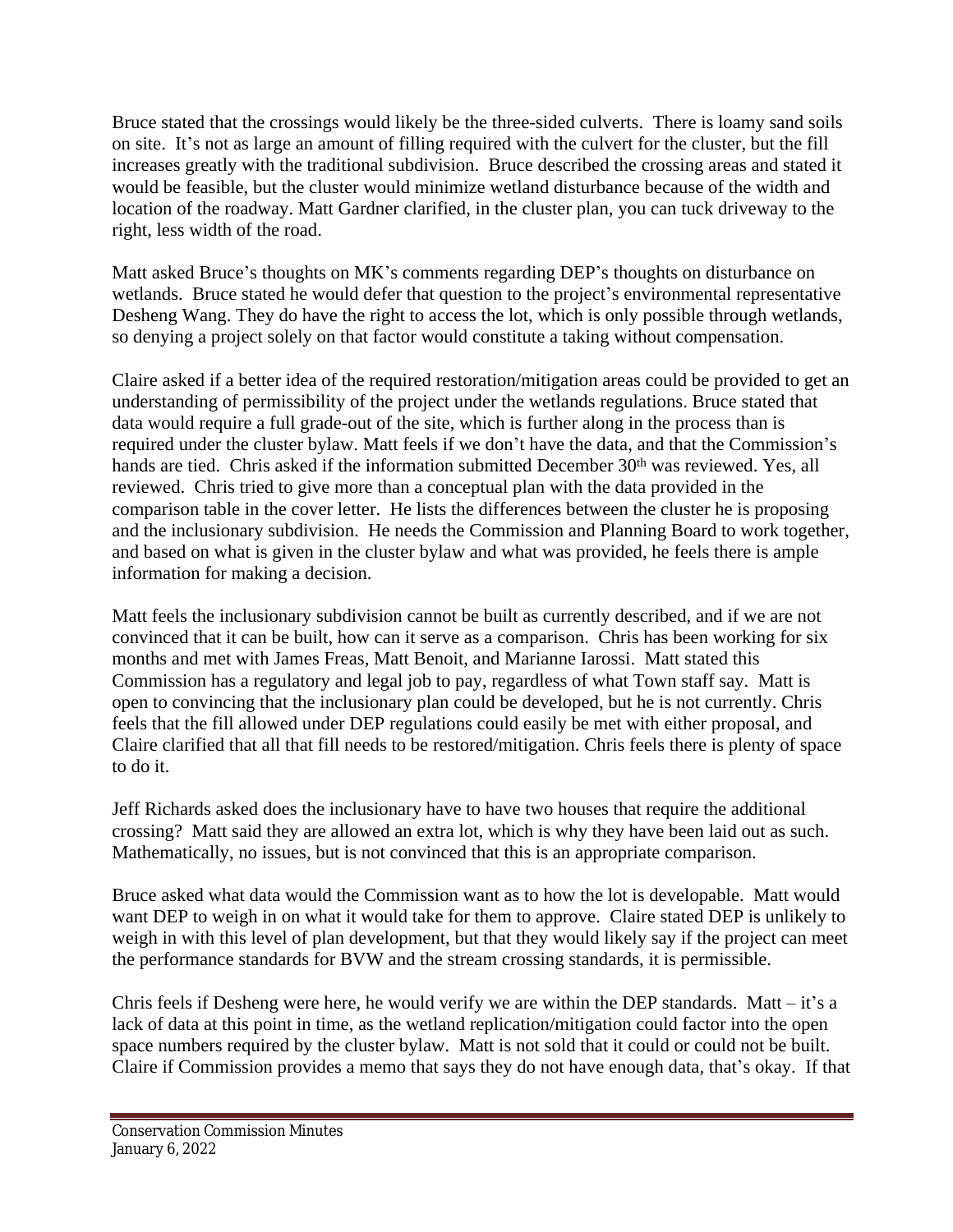is the feeling, she feels the Commission should vote to issue that memo tonight, so that way the Planning Board knows how Commission feels.

Bruce stated it seems like a replication or mitigation plan is what you're looking for. He feels that Desheng could provide such. Matt feels that would be helpful information but that there are other factors as well. With respect to the values outlined in the bylaw, we need to determine what would be optimized with cluster versus inclusionary subdivision. MK Schneeweis feels like the cluster plan preserves more and better protects the environment.

Doug Shepard asked if in the Planning Board memo we can give an opinion that the cluster appears better, but we are not sure the alternative is not possible. If these are the two options, Doug is in favor of the cluster. Matt Gardner feels there is a middle ground. He has two issues he'd like to put forward.

- 1. Is the cluster proposal more advantageous for vernal pool than the alternative six houses? He feels yes based on distance.
- 2. Are there any other ecological factors? Claire also noted the habitat connectivity is likely better under the cluster due to the wetland crossings and habitat fragmentation associated with the inclusionary proposal.

Matt is looking forward to abutters' comments, but based on the current comments it seems like the cluster does have advantages. Jeff Richards stated he is worried we are moving away from the charge placed on us by the bylaw. We have to make a decision on what is in the bylaw, which unfortunately does not require fully developed plans. He doesn't want the Commission to use the lack of information as a crutch for making a decision.

Claire has drafted a letter to the Planning Board. Matt stated that the idea is the Planning Board wants our opinion on whether a cluster is better than a development. Matt reviewed the list of criteria and values in the cluster bylaw. He wants to mention that much of the open space preserved is non developable because it's wetlands. It would have open space no matter what under wetlands regulations. In theory, he agrees with the protection, but wants to do his homework.

In going through all the criteria and values, Matt feels there are a number of instances where the cluster would be advantageous, but still feels there are issues with the baseline assumption of a comparison to 6-lots. He feels that 3-lots would be much for similar to the impact of the cluster and doesn't feel there is a clear better in that scenario.

Sona Schuermann, 16 Meadow Brook, Dover, would like to know the status of the vernal pool. She feels it's unacceptable, to not have that information after the previous ORAD. Chris will follow up with Desheng. She wants official documentation, even if they are treating it as a certified vernal pool on the plans. Sona asked when was the cluster bylaw written? Claire stated it was accepted at Town Meeting in 2018. She feels the bylaw is a loophole for this property, as there have been several proposals for development on this site in the past that have been denyed. Her opinion is the way the inclusionary subdivision presented is a threat than a viable plan. She noted that she has four sump pumps in her home; the wetland area is incredibly wet. No one will be walking back there. She questions the use of bylaw on this property.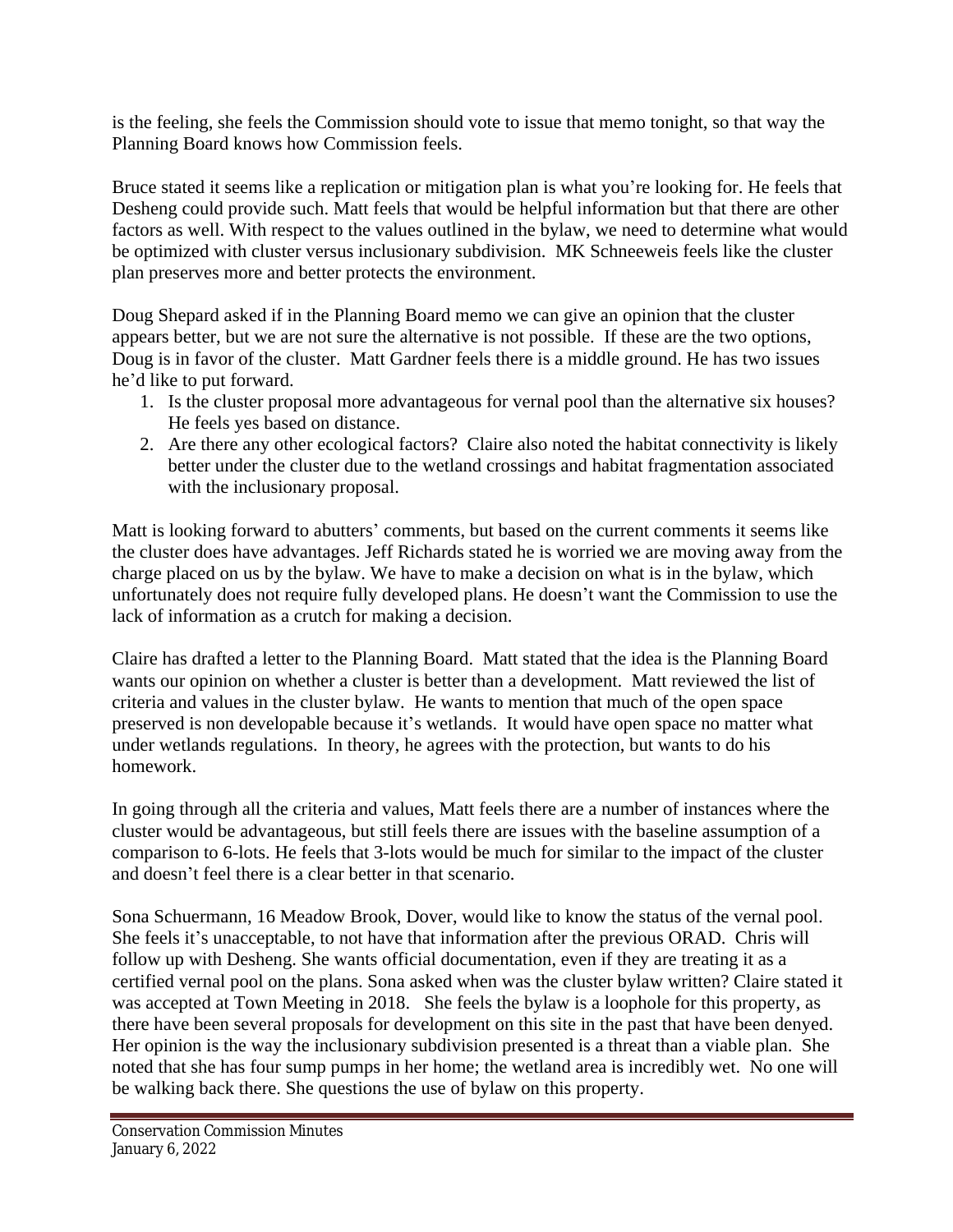Pam Cokin, St Thomas Ave. resident, would prefer the conventional development, which she feels would result in three homes. In support of Sona's statement, much of "open space land" is covered in mud and water. Would likely not be publically accessible, which would seem to require trails and potentially the removal of trees. She wants it left as it is. Matt clarified that the trails are not a requirement, but a preference for cluster developments. If proposed open space and trails of any value, then they would be permitted. Pam asked to make the Planning Board aware that there is no public use for this open space. Matt doesn't want to spend much time on trails. She feels it should be included in the memo to the Planning Board. The possibility for a three home subdivision should be added in the letter. Matt said we don't have the data that it is a cluster or conventional.

Matt reiterated that we are being asked to provide a letter to Planning Board. Would the cluster be better than a 3 unit subdivision? We should draft a letter that captures that. We are not in a position to say yes or no.

Claire reviewed her draft letter to the Planning Board, who will make the final determination. Matt is not convinced that the inclusionary plan is feasible, but it seems the cluster is an advantage for natural resource protection.

Mike Downy added they are not using a ton of fill, would stay away from a habitat that would be destroyed six house lot, zero trees removed. He thinks these cluster developments in reality is built out. We should support the cluster because it decreases the amount of clearing and the soil disturbance which would eliminate the carbon sequestration that occurs within wetland soils. These types of wetland areas mean a lot in Natick. Cluster has an opportunity to help preserve that. Hard pressed with trails can be connected in the town. We have had opportunities to protect land in the past, and have lost over 100 acres since he has been on the Commission. Clusters are a last chance to save these spaces.

Matt agrees with Mike. There is advantages to clusters or least natural or advantages. Claire will put something together at our next meeting. Is a six house site feasible or not, or a three house site. Is cluster better or neutral?

Chris D'Antinio wants Commission to draft the letter but wants to note that no three lot subdivision is being proposed, and it should not be discussed. Matt's still not sure six is developable. Chris repeated that we are not talking about three houses. That is not on the table.

The discussion was continued to the 1/20/22 meeting.

## **Certificate of Compliance - 12 Stonebridge Circle – DEP #233-858**

Claire went to the site. It is in good condition, but the area is still unvegetated. She requested that Kevin leave the compost sock in until spring, to allow for seeding of disturbed areas. It was built to plan. Matt supports issuing Certificate as silt sock stays in place and the site is properly seeded. Mr. Gardner asked for a motion to issue a Certificate of Compliance, Doug Shepard moved, MK Schneeweis seconded, all in favor 5-0.